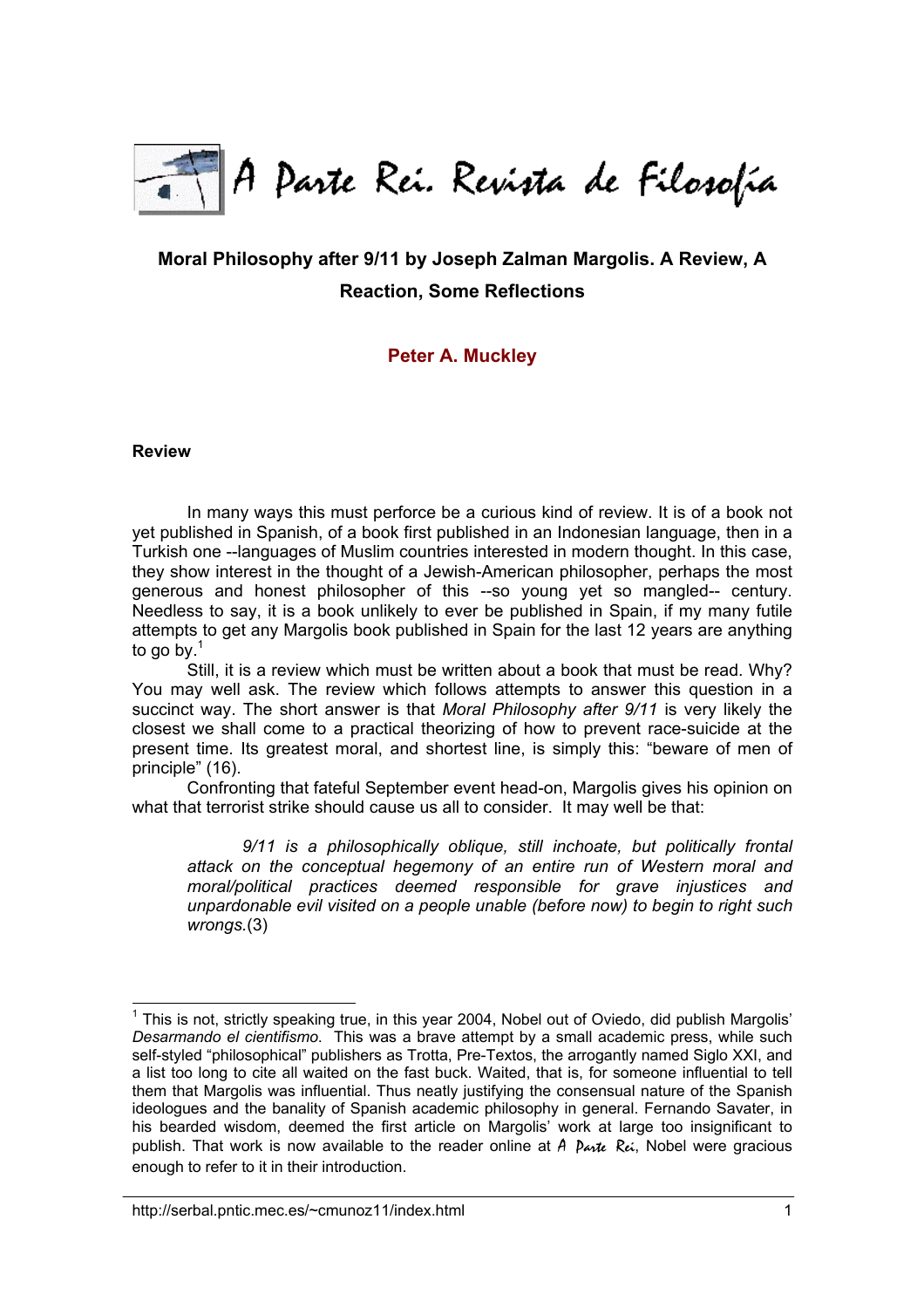Much later in the book, comes the ominous and sadly true admission that: "We (that is mankind at large) have, in short, "capacitated" destruction worldwide before we have capacitated the possibilities of human well-being" (111). That is, for example, we have made it possible for a twelve-year-old, mentally-retarded child to kill himself and innumerable others while we have not made it possible for him to get enough to eat or a place to live.

Throughout *9/11*, Margolis highlights why the attack upon the Twin Towers and upon the Pentagon had, or should have, such a profound impact on Western canonical ideas of moral philosophy, what the attacks show we have ignored in our theorizing, what they help us to see more clearly. Phrases used concerning the event are frequent. The moral messages of that "insane" day are omnipresent to tighten an argument which throws into relief how fragile (justifiable) morality has always been. A seeming departure from "what **must** be true" is followed or preceeded by such comments as : "That is why I read 9/11 in the way I do"; "Think of 9/11, for instance, as the transformation of political weakness into a weapon of incalculable power"; "The truth is that *Sitten* are inherently fluxive... that is surely part of the meaning of 9/11"; "The answer to 9/11 is a contingent and historized reading of *humanitas*". This remains true even when the book is pitched upon the most abstract of philosophical planes.

The book divides into five chapters as follows: 1) A Reasonable Morality for Partisans; 2) Second-Best Moralities; 3) The Moral and the Legal; 4) Human Selves and Moral Agents; 5) Humanity and Moral Diversity. Chapters four and five will be dealt with in a rather desultry, unsystematic fashion since I feel that, for those new to Margolis' thought --at the risk of much oversimplification-- certain points essential to an understanding of chapters 4 and 5 need spelling out. Firstly, however, we might here, briefly, review the opening sections, though, by doing so, we inevitably, detract from the books well-wrought structure.

The "reasonable morality", of chapter one, is the taking of our customary morality and extending its generosity by making what was once taboo now free of that status. Such an extension is already implicit in our society, as in the case of *now* marginalized groups. We extend **nullum malum** to the limits which our life-style may permit: as in the case of homosexual partners, drug-takers, voluntary suicides, assisted suicides, sex changes, and so on. Acceptance of these things are already at large in society and the taboo on them may be lifted. The "minimum good", **minimum bonum**, which we expect for our own children --food, shelter, the capacity to compete, on an equitable basis –usually, having the money to do so-- for those things which our society has judged to be good-- may be extended to all children within our society and, from there, by way of **adaequatio**, to all the children of the earth, technology and economy permitting.

A sample comment may serve to illustrate Margolis' *conditione sine qua non* for acting "reasonably", or **rationaliter**, in a seemingly unresolvable moral dispute:

*(i) admit the prima facie validity of opposed claims in a standoff...; (ii) act to resolve the impasse without overriding the seeming force of (i); (iii) admit that the valid or "objective" resolution would (and could) never exceed the dialectical resources of the partisans themselves (or the resources of similarly placed parties)...(iv) ...persons, functioning as the partisans they are, may be expected to be prudent –or, better, to make provision for their prudentiae by what they judge to be reliable means... (3)*

"Second-best Moralities", the subject of chapter two, simply shows up the pretence of standard moralities and admits that no one single person or group can possibly *know* what is best for all mankind. It is here that Margolis respectfully demolishes the whole of Eurocentric thought as regards ethics. He also shows why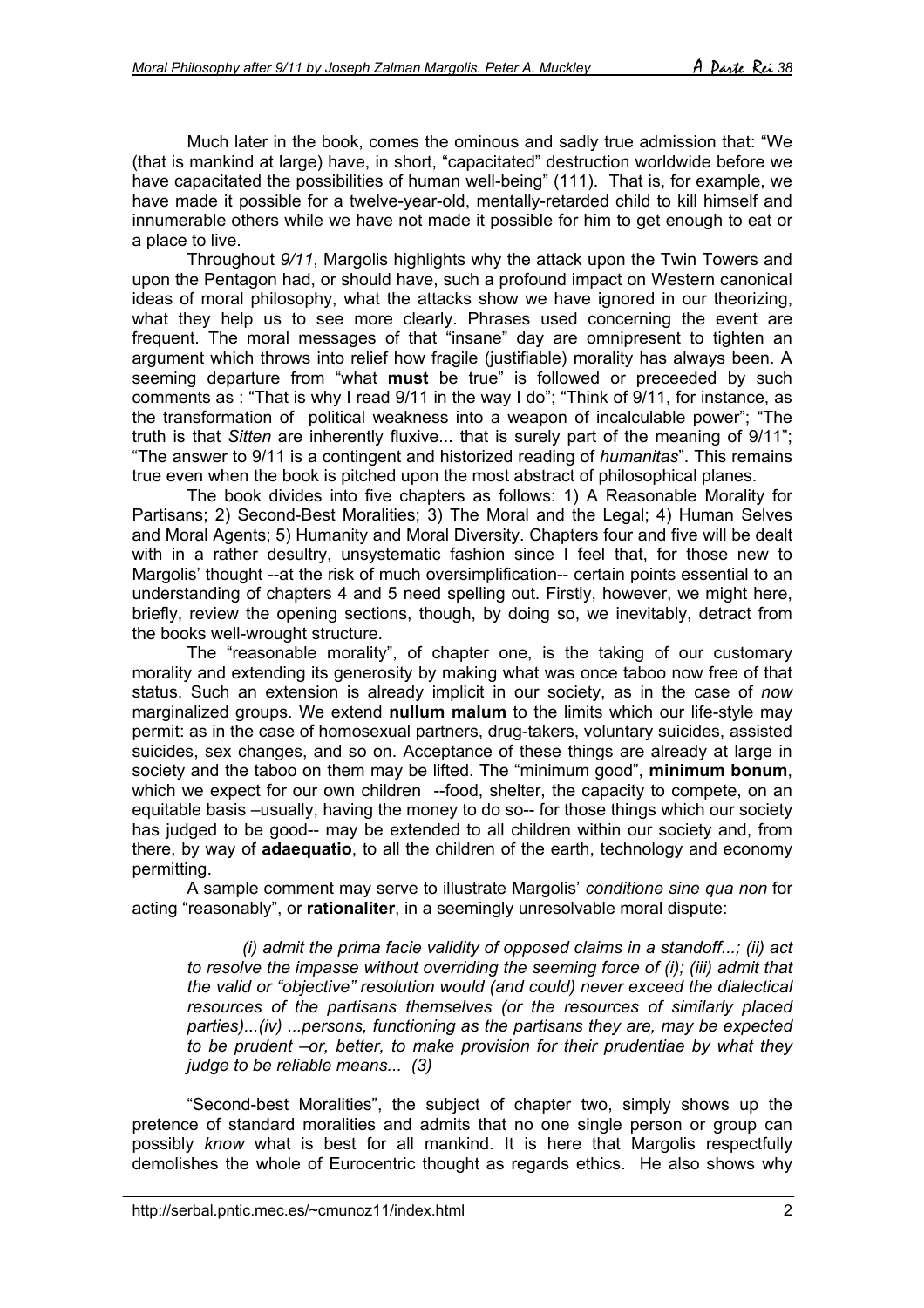such banalities as Rawls "Justice as Fairness" appeal to so many liberal ideologues. In a more sweeping and a more philosophically responsible fashion, than I have expressed it, Margolis, reviewing what has passed in the West for moral philosophy, puts the matter thus:

*... a good part of Western philosophy has been strongly disposed to treat moral judgments as entitled to systematic primacy over acts and practices –as, say, being logically atomic, or contextless, or propositional, or best represented by propositional claims modeled in accord with a bivalent logic, or demonstrably true or right in a way convergent and consistent across all informed societies, or at least potentially or progressively universalizable, or not to be construed in the sittlich way at all, or not relativized or confined in sittlich histories, or confirmed by cognitive or rational powers that are not themselves confined to partisan interests or tethered to our Sitten or even bound by naturalistic limitations...*(63)

In Chapter 3, incisively, Margolis divides the legal from the moral as follows:

*...in a moral/political dispute, we cannot rightly draw on a formally prepared array of categories procedurally fitted for determinate moral findings... a legal charge begins with a carefully circumscribed inquiry, but a "moral" charge institutes a partisan dispute de novo and shapes the very sense in which the involved partisans believe the dispute ought to proceed... In the moral case, we try, as partisans, to carpenter the public perception of the case itself, the very description and interpretation of the acts in question... (59)*

The moral or ethical is, then, a very serious but also a very conceptually tricky kind of quagmire; immersed thoroughly in it, how can we free our minds sufficiently to understand the other man's point of view when, often enough, we do not even understand exactly where our own point of view came from, much less how it may be justified to one similarly but opposedly situated? On the optimistic side, throughout *Moral Philosophy After 9/11*, Margolis mentions that welfare and survival, even among fanatics, tend to override absolute fanaticism. He cites the Jonestown massacres where, finally, prudential concerns overcame fanatical dedication. Internationally, he mentions how *sittlich* hatreds may dissolve, as in the case of France and Germany. Today, these two countries are, formally, the best of buddies, while for the last 150 years or so, they were the most deadly of enemies. He mentions North Korea's willingness to "talk" to the USA about nuclear restrictions and China's willingness to live with a dual economy.

#### **SCIENCE vs. Morality**

In all these circumstances, throughout *9/11*, Margolis "theorizes" a "secondbest" morality. He begins with the *sittlich* (the given form of life, conventional morality, our quagmire, if you will) **and** certain seemingly biological traits or predispositions (the tendency to feel the pain of others, to sympathize with fellow creatures). Here, again, one sees Margolis' keynotes struck: "the second-natured nature and the biological". While neither is truly **moral** in any universalizable way, yet together, by way of **summum malum**, **minimum bonum**, extended **adaeqationally** to encompass **humanitas**, they may easily vye with any revealed "truth", which, usually, leads to assured empirical death for unbelievers. Perhaps, because the philosophical thinking is so wise, true optimism lies in the fact that all moralities are human constructions, artifacts of one hegemonic élite or society or another and, *ipso facto,* are obviously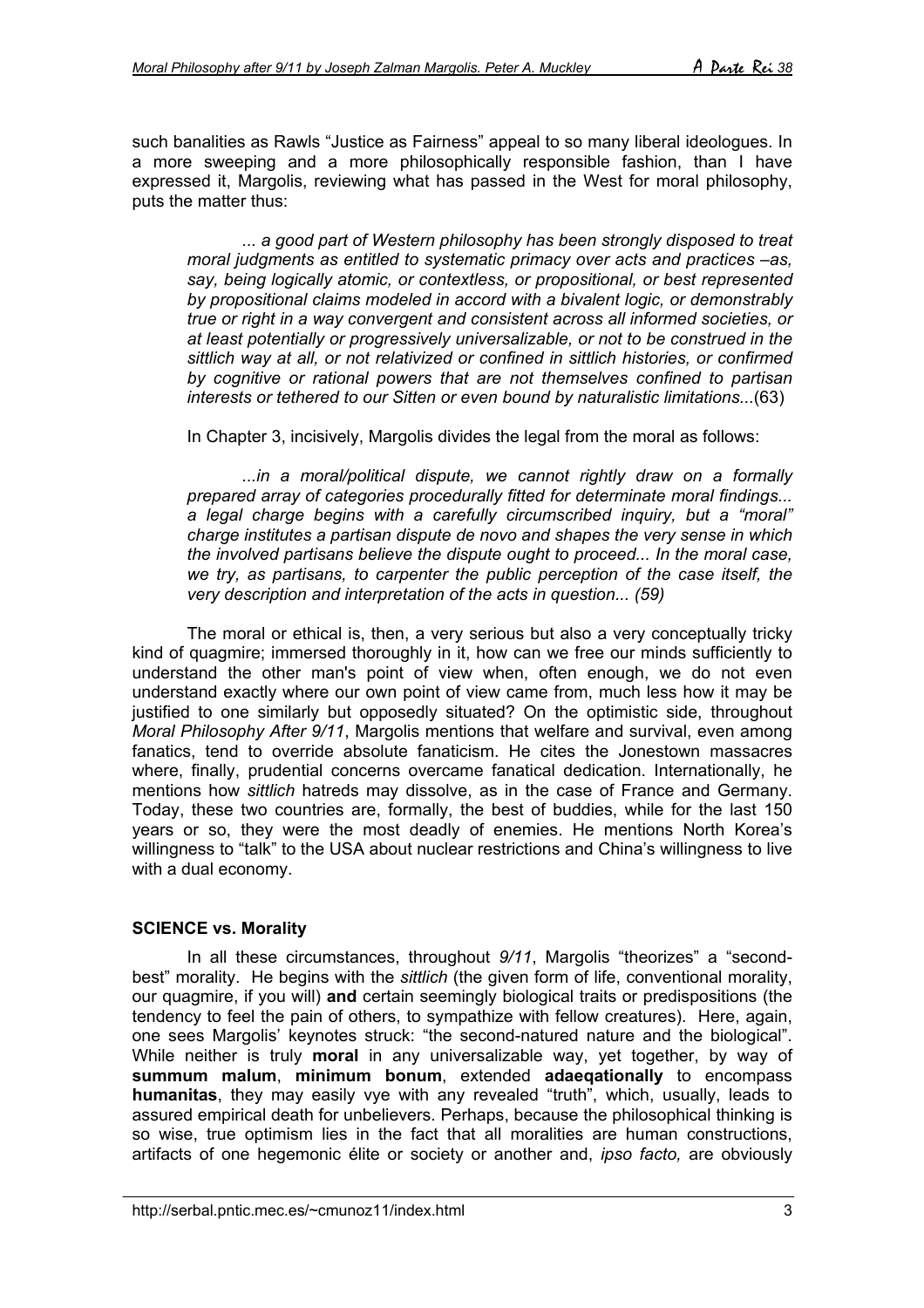open to reconstruction because they are artifactual. The Scientistic Positivists, the Muslims, Christians, Jews, Buddhists, Janeists, Hindus, and the rest, have "made up" all their respective absurdities, therefore, they can also stop, reinterpret, or modify them. However, they may always choose not to and prefer some kind of *jihad* or other.

That is, on the pessimistic side, there is that "however". Maybe, as with the 9/11 perpertrators, certain "believers" will choose death (universalized) as the **summum bonum**. Perhaps, as with the Tasmainians and their "baby-strike", whole groups will refuse to propagate on the basis of the fact that the White Man is too horrible to live with.. Also, the rhetoric of rich leaders may convince themselves that the lesser "scum" of humanity should be done away with anyway. Pessimism (for humans as a species) is certainly the natural consequence of the inane optimism of true believers --though it is strange how Arafat, for instance, never goes in for self-immolation nor why certain noble, self-sacrificing Christians do not take it upon themselves to damn their own souls by killing foetuses continually and thus ensuring no babies are born to Original Sin. The Pope, for one, being an extremely wealthy man, might go in for this, but only if he were logically consistent. Arafat, Ayatollahs, Presidents, Princes and Kings, and the Pope are prime instances of **prudentiae** overriding ideology. In my opinion such **prudentiae** are rampant among the rich, occasionally glimpsed by the very poor. That is the rich could not care less about their rhetoric of Nationalism and the very poor know it is all a "con".

Margolis, of course, does not put things this way. His book is measured, analytic, probing. He lays out the logical consequences of certain **weltanschauung**. He rests his analysis on "second-best" morality, "second-order" considerations of legitimacy, "second-natured" selves. His is a counsel of active humility in a world of arrogant righteousness. Ultimately, Margolis' philosophy does indeed stem from Protagoras' dictum that "Man is the Measure". And, just as no-one is really willing to accept Protagoras' dictum –all being god-sent and divinely advised in their own eyes- so, although his book *Moral Philosophy After 9/11* is probably the best hope we have - because it is sensible, profound, empirically oriented and pragmatically balanced-- that hope is a slim one indeed. Hierarchs and heresiarchs will have their sway otherwise they might have to work. For, as Dr. Goebbles said: "It doesn't matter what you believe. It only matters that you believe". All the world's current "leaders" are "believers", after all. How truly hard it is to be an atheist is very seldom considered in any standard moral text book.<sup>[2](#page-3-0)</sup>

Beyond Dr. Goebbles, another famous Nazi –I only use Nazis since the Nazi experiment was the most startling example of *sittlich* change in living memory-- Goering, proclaimed that: "History is always written by the victors". This is but a pale echo of Thrasymachus' contention that "might is right". Margolis, however, shows that moral strength may accrue to a cause way beyond the actual physical or technological strength of the immediate contestants. He instances Finland but the same may be said of Vietnam or Kosovo. In a global setting, moral pressure may defeat the most powerful of régimes.

While a new **rationaliter** morality –in light of 9/11-- is the main concern of the work, however, it is by no means all there is here on offer. Among other things, the book condenses in one compact burst of brilliance: the History of Western Moral Philosophy; a clear defence of relativistic logics; a potted summary of the rise of the modern state; a review of the great issues of our times; a theory of Selves and moral agents; a veritable catalogue of the shortcomings of every philosopher from Plato to Levinas and Habermas; a disquisition on moral power as opposed to *realpolitik*. And,

<span id="page-3-0"></span> 2 Quoted form Reg Gadney's *Mother, Son and Holy Ghost* (1998), the statement is unwittingly made by "the Prime Minister" (Tony Blair, that wealthy, baby-faced, religious fundamentalist, poor excuse for a human being).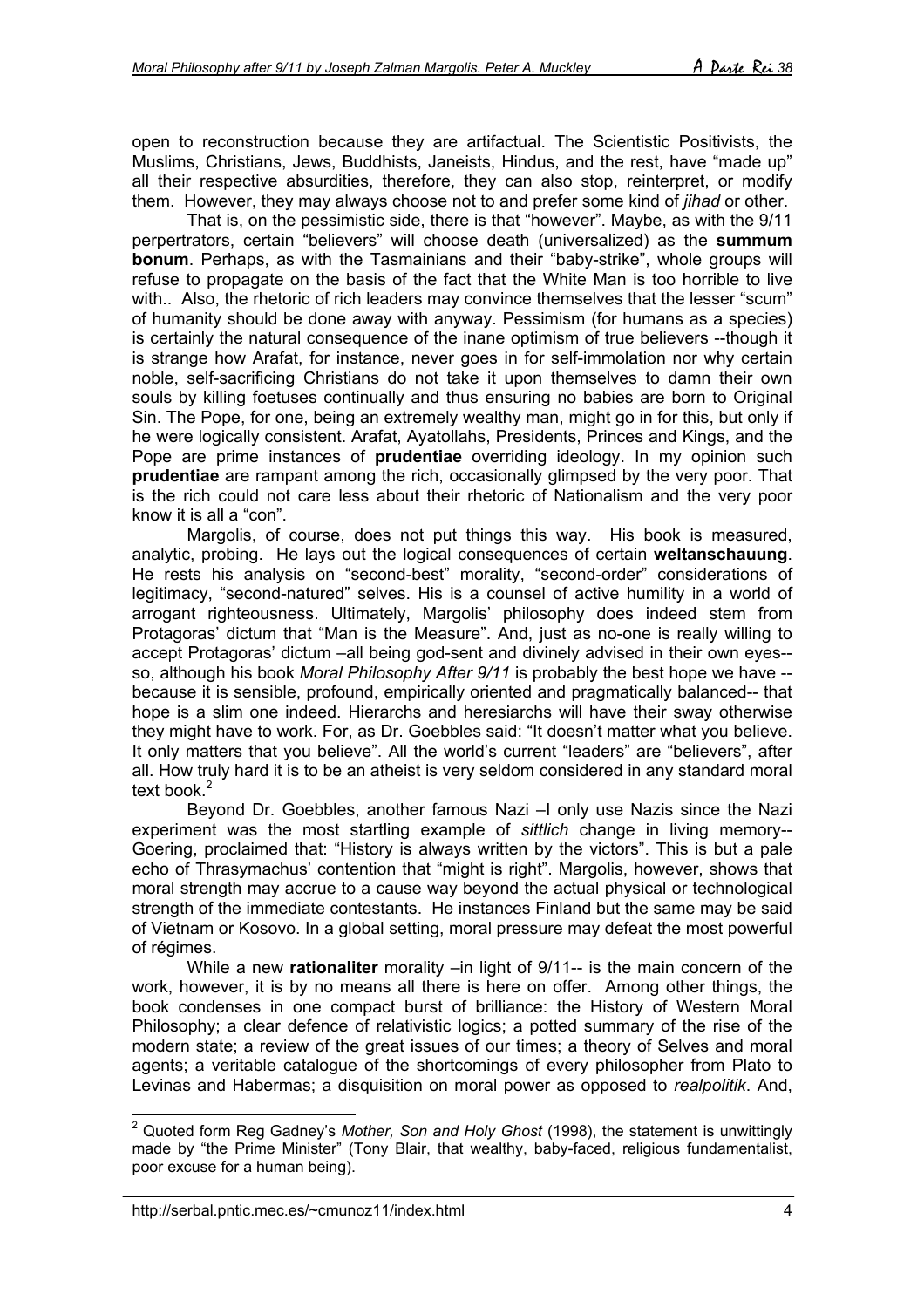while as early as 1866, La Société de Linguistique of Paris had forbidden all papers and discussions on the origins of language, Margolis even makes a fruitful stab at an hypothesis on this very subject. Thus:

*My thought is that prelinguistic communication must have begun to develop incipient linguistic features somewhere in the evolutionary sequence of prehuman life (for instance, among intelligent monkeys and primates, by making possible reference to different kinds of danger, here and now, by different calls). The unique placement of the vocal chords in humans permitted a fine-grained articulation of sounds that could have been fixed for certain primitive grammatical functions...(95)*

This is an hypothesis perhaps surprisingly given unusual backing in the case of certain sorts of gopher who not only communicate danger to other gophers, but also specify the nature of the danger, be it a coyote, a wolf, or whatnot. Such gophers have distinct sound pitches for their different enemies (the White Tailed Gopher, **Cynomys leucurus**). They not only identify the predator but also specify the individual, it seems, by different pitches in their cries.

Along the way, *9/11* draws striking analogies from the various realms of human activity and bursts flashes of unlooked-for literary parallels. It is one hard gem of a book, and it is short. It is **not**, however, for all the "family" (of Man). Those who take their stand on revealed religious foundations and who are incapable of acting **rationaliter** will dismiss it out of hand. It is a sobering rather than an optimistic work and "only" offers pragmatic solutions to our common global crises.

### **The Ontology**

It has always been Margolis' position that there is no "Human Nature". Man is not a "natural kind" creature, as is the camel or the frog, nor is he equivalent to "Homo Sapiens Sapiens", a species. Man is a second-natured creature, groomed in a specific culture. He is biologically embodied but culturally emergent. That is, there is nothing which humans do that can be intrinsically against their nature since Man is rather a "History", a being with collective attributes, self-reflexive, horizonally confined historically --to one "episteme" (Foucault's term) or another. He is a being moulded by his material surroundings hence artifactual (in a vaguely Marxian sense). Man is preformed and "prejudiced", using this latter term in the sense it is given by Hans Georg Gadamer, viz. Man evolves with "for-judgement". It is his very prejudices which enable him to make any future judgements at all. It is his cultural attributes, acquired through growing up in a specific society, that empower him to judge anything in the first place. Such prejudices are internalized as language or the lingual (Paul Ricouer's term for language-like activities: dance, art, cooking, and so on).

Although language is not considered by Margolis as autonomous –detachable from some form of historical life-- it may be considered as paradigmatic of the specifically human and, in this book, the attributes of language are extended to open a philosphical way to a new vision of morality. At the same time, Margolis shows how morality and moral concerns are capable of "objective" validity even though the moral must emerge from what is not yet moral, in a form slightly analogous to that in which consciousness stems from an assemblage of cells or genes, or whatever, which intrinsically lack consciousness. The author holds that no moral philosophy --or indeed any other kind of philosophy or theorizing as regards human behaviour at large-- can pretend to pertinence if it has no theory of just what a human self is. Margolis shows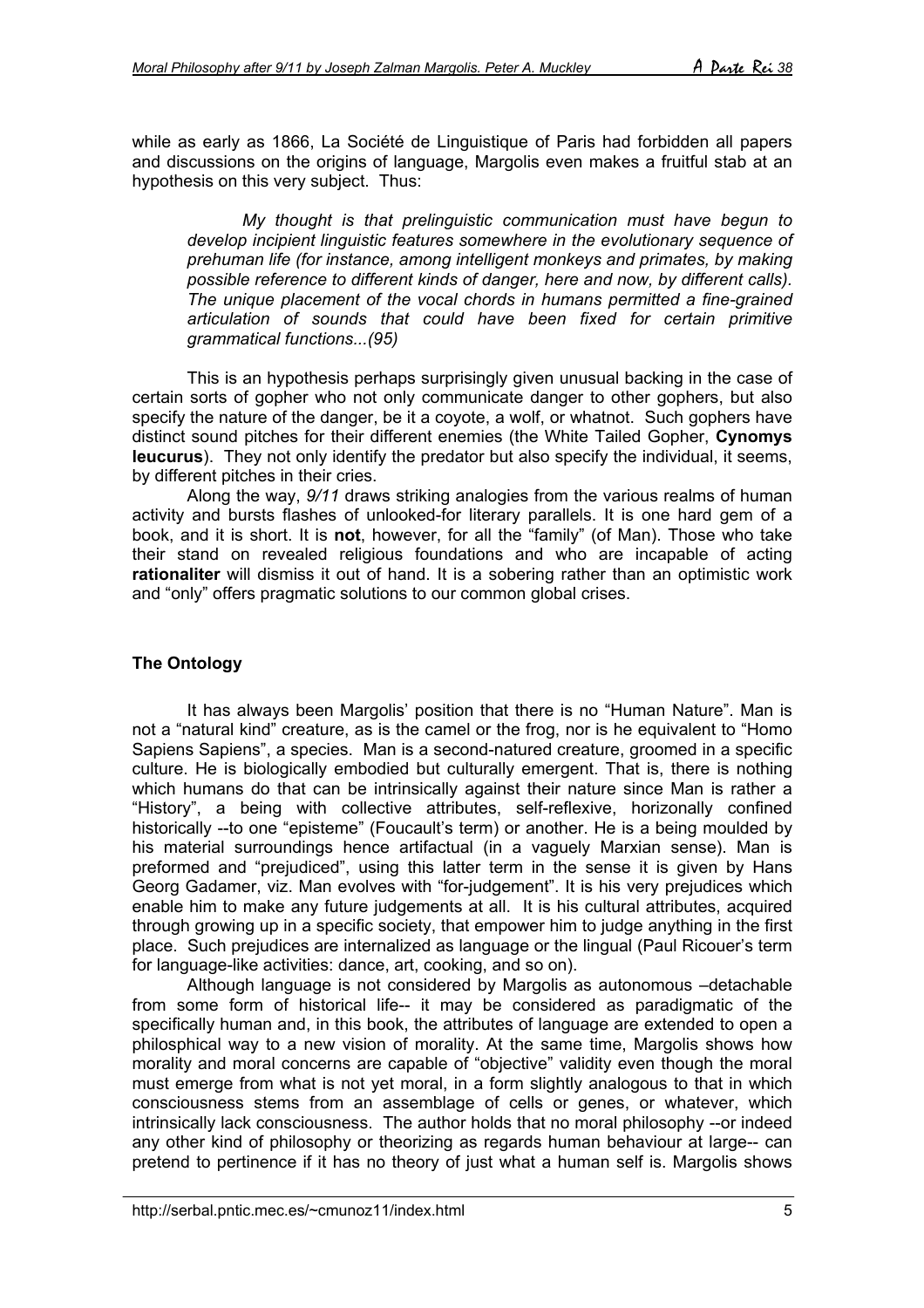how the following six attributes are constitutive of the Human Condition, of selves. Selves are:

*(i) Hybrid beings, at once naturally and culturally endowed; (ii) indissolubly "embodied" in, but culturally emergent (emergent sui generis) with respect to Homo sapiens; (iii) second-natured qua emergent, possessing the powers of agency in the way of languaged thought, speech, intention, choice, deliberate action, knowledge, the acknowledgement of responsibility, and whatever else depends on the mastery of language and cultural practice (feeling and emotion, the sense of mortality); (iv) formed and transformed by the contingent processes of Intentional, gemeinschaftlich history; (v) in possession of powers that are themselves also artifactual, hybrid, second-natured, indissolubly "incarnate" in the biology of Homo sapiens, forever subject to further historied, Intentional, transformative change; and (vi) singly and aggregatively apt as effective moral agents, continuing to alter themselves and others in historicized ways by their own effective "utterances" and interventions.*

Margolis illustrates how infants assimilate a language and, once assimilated, this language and its concomitant concepts enable the child to become self-reflexive; to question and criticize itself and its society, to extend predicates from their original instantiation to new usages and new concepts. In this, he outlaws, at a stroke, all structuralisms, Neo-Darwinians, Computer Science Reductionists, Chomskian Innatists, and nominalists of all persuasions. For, after all, to mount their case they would have to use language and they would have to admit they are adults. Inadvertently, then, they would, in the very act of denying Margolis' thesis, prove it. They are beyond the threshold where language acquisition enables them to reflect upon language in language-- a language historized and, as it were, inbuilt in any such theorizer's ability to theorize.

#### **The Moral**

Margolis shows how all our theorizing only takes place after this threshold lingual ability has been passed. Therefore, all language usage is context-bound and algorithmically unmanageable and inseparable from our original *sittlich* sources. Any study of the History of Language surely proves his contention. As applied to moral predicates, this implies that such predicates are not closed nor strictly applicable to any pre-established code, as is the law, which is a game played within language, with tight boundaries assigned it. A moral predicate, on the other hand, is rather a newly issued moral judgement in the shape of a true category which is uttered in order to make a moral assessment in its being uttered **and** to attempt to gain adherents to that way of viewing things. For instance, when I say a thing is not "objective", I imply it does not agree with my conception of the universe, that it is morally suspect **and** that I want others to see it according to my prejudice. The same goes for such common bureaucratic utterances as: "That's not how **we** do things" –how can one extremely well-fatted, neurotic, officious official speak for **us** all?; "**We** do not say that in Spanish" –as if one Spanish person could possibly know the entire run of Spanish expressions- and the like. This type of "we" makes morally-ladened terms indeterminate but determinable via consensual agreement (one can always ask "we, who?"). Such terms cannot be judged in a propositional manner and they cannot be captured by any strictly bivalent logic.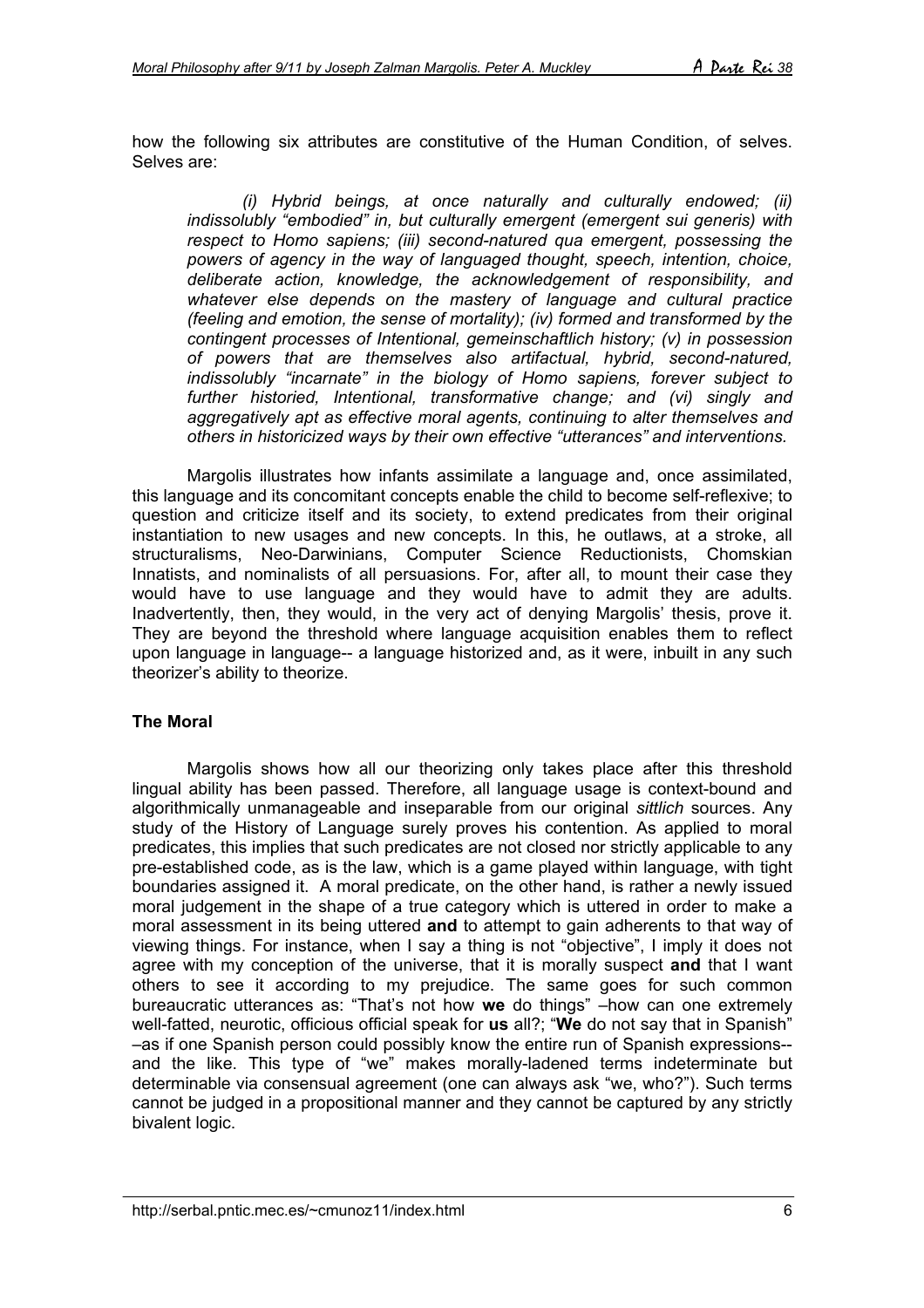Moral predicates, in actual human life, are probably amongst the most often used –just listen to any mother speaking to any small child, reiteratedly reinforcing the "good", attempting to eliminate the "bad" -- but they are issued *ad hoc* and attempt to persuade others of their legitimacy only *post facto*. Morality, then, is a consensual, historicized, cross-category kind of thing. It falls between prejudice (in Gadamer's sense), rhetoric, acceptable *sitten* extension, and internalized symbolic projection (in Bourdieu's sense).

It is foundationless but the very mark of the human self. It is rule-like but follows no rules, since there are no rules to follow, and since history is indefinitely open-ended. Again, think of the small child's incessant "why, Mummy?" The answer to which, as Wittgenstein noted, is not some foundation or stopping place but rather some form of behaviour, some way of life. When the mature adult asks the same question concerning the "common sense" of her community is when *sitten* come in for critical examination and there emerges the possibility of cultural change.

*Moral Philosophy after 9/11* spells all this out with incisive illustrations from the contemporary scene. A simple check-list of the index reveals references to most of the major crises of our times: Ruanda, Somalia, Chechenia, Kosovo, Kashmir, Afghanistan, Iraq, the Sudan, and the rest. In this, it is much more of a living body of a book than Margolis' earlier *Life Without Principles* (1996) which dealt with much the same themes in a much more abstract and philosophically theoretical manner.

## **Reflections**

This new book is bound to be hotly debated and to cause more than a flutter in the thick forests of academic moral theory since it openly embraces incommensurabilism while pointing up the presumptions of Platonic, Aristotelean, Lockean or Kantian-style universalizable moral systems. It presents a "second best" morality void of transcendental support, of divine revelations, of Platonic forms, of any teleological striving towards the good, of any pretence at the "categorically binding", of any trust in an abstract and innate "universal Reason". In 9*/11* we find "war" justified and justifiable, in certain contexts. In it, Margolis openly avers that "economic hegemony" may be considered a form of war and that the American use of the "preemptive strike" effectively blurs the old distinction between war and peace. Simultaneously, the technological miniaturization of extremely lethal weapons allows minority aggrieved groups to strike back at their perceived, much more powerful, enemies.

Margolis shows and details what many of us already know but are reluctant to admit; moral systems are glorified ways of projecting our own preferences. In "essence", the book confines to the bin of ideology the very idea that any system of norms can be universally binding on all mankind, either synchronically or diachronically. Further, Margolis holds there is no way out of the "bin"; we are all moral ideologues, all Beckian protagonists. Along the way, he calls into question the sacred cows of the Western World such as that the vaunted "Rule of Law" is *ipso facto* good or that "terrorism" is *ipso facto* bad. He takes seriously the oft-ignored fact that laws are made by men, by ideologues out to make their moral preferences binding on everyone else, the vast majority of whom have no say in the making of those laws. At the same time, he points up the fact that even nations which have very strict codes as regards their own citizens are often willing to extend their *sittlich* practices in the international sphere. Somewhat like an intimate, fanatic fan of Catalan who will deign to speak in public in Castellano. That, after all, is how the U.N. Universal Declaration of Human Rights could be agreed to by many states that would not dream of applying such rights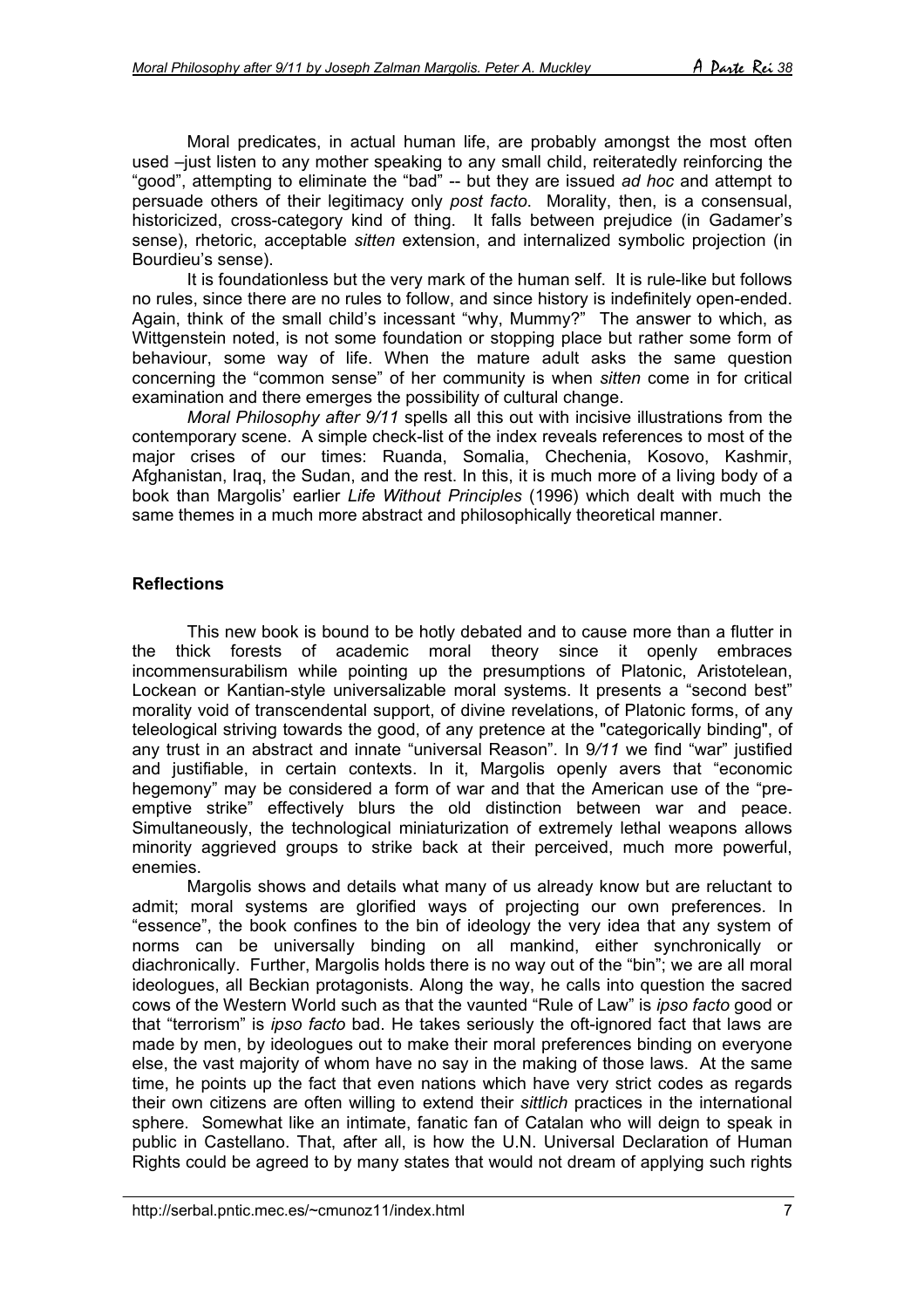to their own people. In the international arena, such states are willing to act **rationaliter**, at home, they go on as bigottedly as they please, according to some fundamentalist law or other.

In a way, Positive, internal, Law may be seen as the equivalent in language to a clichée; it is a frozen *sittlich* embodiment of by-gone norms. Margolis confronts us with the fact that a "terrorist", in the terrorist's own eyes, may well be as certain of the grandeur and truth of his cause as the liberal democrat is of his. In this, Margolis is no shallow Fernando Savater carrying his cardboard placard around on T.V. simply because he has nothing of philosophical importance to say nor is he a George Bush who "knows" that America is a god-ordained force for good. No. Margolis admits the partisan nature of all contestants. His book sets out to explore how we still might go on, even while accepting these obvious first-order limitations in moral matters. The most poignant part of the book is its aknowledgement that human selves are primarily moral agents, it is their distinguishing feature. At the same time, the moral is shown to be inherently biased, fluxive, historically and geographically limited, foundationless, in any essentialist way. Deftly, Margolis illustrates his points by an effortless and convincing switching from ancient debates to modern instances. He dwells on Thrasymachus and the elenctic Platonic Dialogues and shows their natural affinity with Hobbsean conjectures or Marxist mythology. He moves smoothly from Adam in Eden to Plato in the *Republic* to advance the same lesson; we cannot act according to the inaccessible Ideal. We cannot access the forms and live by them, similarly, Adam had no need to be a moral agent until he ate the apple and thereby distanced himself from the Ideal forever (a view oddly recalling John Milton's). The sheer pyrotechnics of *Moral Philosophy* leave the reader agasp at the man's subtle and seemingly inexhaustable control over his subject.

In all honesty, then, I should say that *Moral Philosophy After 9/11* is not simply to be recommended, it is to be considered a vital guidebook for all those interested in the future of Mankind and of the planet. If any can convincingly raise and legitimate their objections to the book, **rationaliter**, surely the onus is upon them to do so.

#### \*\*\*\*\*\*\*\*\*\*

#### **Terms of Debate**:

The following terms are essential to an understanding of this book. They are not at all difficult terms but they might be unfamiliar. Some might object that they are "unusual" or "odd". Surely, they are no "odder" than Descartes "cogito" or Kant's "Categorical Imperative" must have seemed to their contemporaries. Further, as Margolis has stated elsewhere, we must erase some parts of the old conceptual landscape in order to give ourselves a glimpse of a new one. New terms are needed because the old ones have lost their currency value.

The fact that the newly coined terms are principally latin terms is, perhaps, Margolis' nod in the direction of a time when "indicative universals" were comfortably, and dangerously, seen as true, transcendental universals, under some such scheme as that which Thomas Aquinas developed out of Aristotle. The German terms could be a tribute to Kant, Hegel, Marx, and even Heidegger, who struggled for, and often cheated about, some way of regaining these lost foundations for a morality valid for all humankind at all times. The terms are given in order of importance, as I see it, rather than in any type of alphabetical order, as follows:

**Ideology**: "An ideology is, let us say, either a first-order rationale of the *prima facie* force of our *sittlich* values or a constructed second-order attempt to legitimate "objective" changes in those *Sitten* in ways that would permit such changes to become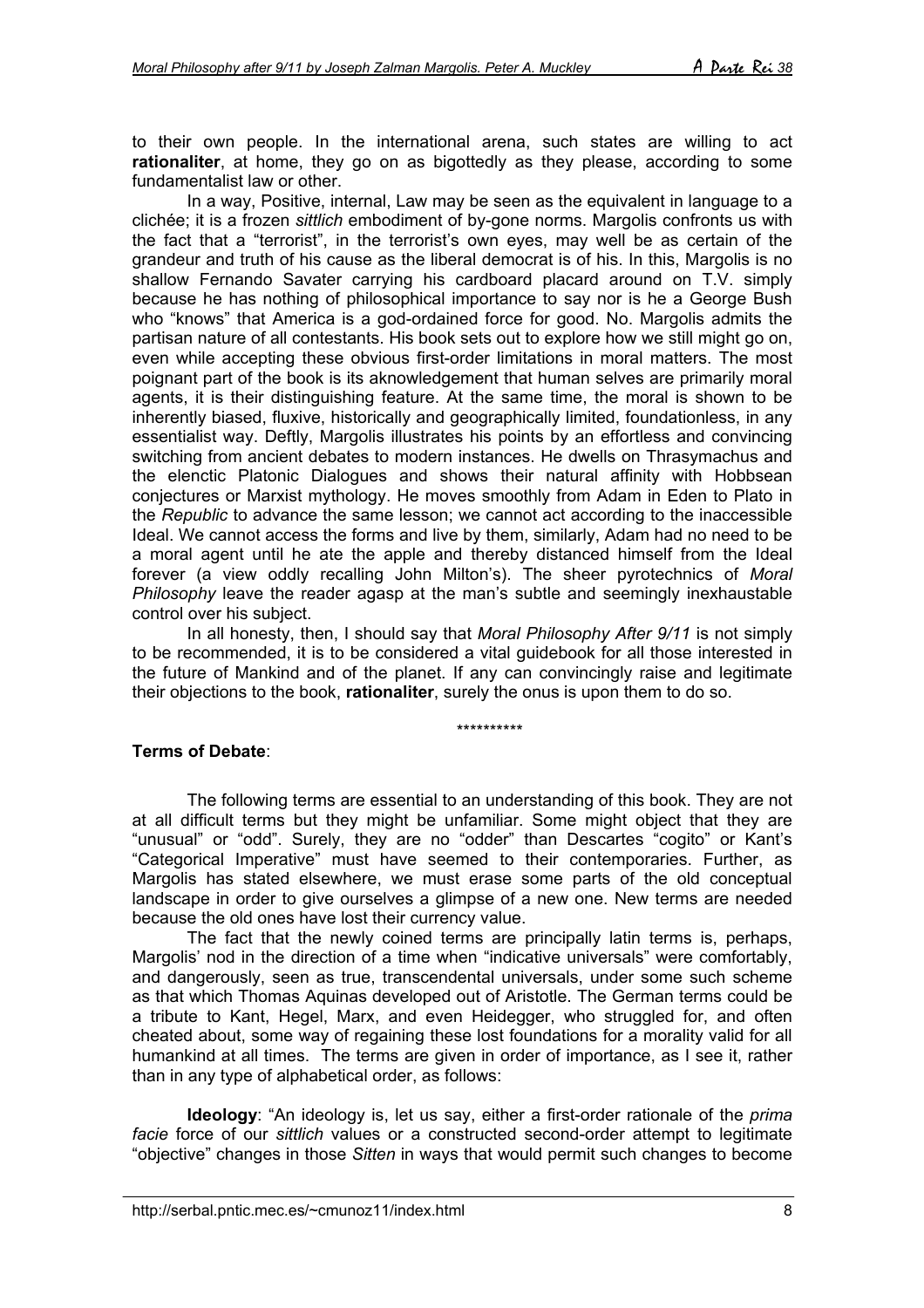as entrenched as the initial practices they modified or displaced" (33). That is, Ideology is either saying: "we are right, you are wrong" or else, 'obviously', "we must change this way of looking at things, it's outmoded, we **now** know that X is right because scientists or God or common sense has revealed it as so".

**Second-best Moralities**: Taken from the Platonic elenctic dialogues and, more especially, *The Statesman*, Margolis employs the term to indicate that all our conjectures are "second-best" since we have no direct access to the Forms but we construct moralities nevertheless. Plato's Socrates, effectively, does the same.

**Second Order Questions**: First order is what might be termed an anthropologist's view of our values and norms. They are factual, descriptive, empirical. **Second Order Questions** deal with validity and justification. For instance, Richard Rorty, eschewing all forms of transcendental or revealed privilege, offers "ethnocentric solidarity" as our "fall-back" position. Rorty never determines how we might determine who our determinate "ethno" embraces nor even how we determine what that "ethno" is. Rorty's is a counsel of moral bankruptcy, insufferable arrogance, or despair. Aristotole, in *Protepticus*, had already shown that our first order claims entail second order justification. Any statement of "fact" we make is open to justificatory challenge. Any statement of "fact", such as the melting-point of gold, implies a whole way of life.

**Sitten**: Taken from Hegel, Margolis uses the term to designate, what Nietzsche would despise as, "conventional morality" or "herd morality". In Margolis, it loses any derogatory sense and is treated neutrally as the norms and values shared by a specific human society. The *sittlich*, at its most conservative, has congealed into the Positive Law of a given community. However, since Margolis argues convincingly that there is no clear difference between inter- and intra-societal conflicts regarding norms, the *sittlich* is rather difficult to pin down. Current laws may not reflect the ethics of minorities in society nor even, in extreme cases, the moral persuasions of the majority. *Sitten* are, however, forms of life which have proved viable, so far.

**Prima facie**: Any given *Sitten* is **prima facie** "good" but only in the sense that it allows for survival and "works" for those who have interiorized its explicit and tacit forms of behaviour and thought. The **prima facie** is similar to an anthropologist's view of an alien society. It is what is given, what is there in a particular society. It has no higher legitimation, no privilege. It is "first-order" or factual, and can claim no transcendental standing. It is **not** valid for all men at all times. In this sense, the *sitten* of head-hunters and the *sitten* of the followers of the Dalai Lama are equally "good" **prima facie** because certain humans have found they could live by the moral norms implicit in such a life-style.

**Rationaliter** (Reasonable, reasonably): In many respects, the very cornerstone of Margolis' positive proposals, **rationaliter** is specifically used to distance it from any innate, rational capacity, as in the Enlightenment concept of Reason (Descartes/Kant), and from any "virtue" considered as an essential human excellence (Aristotle/Aquinas). It is by acting **rationaliter** regarding moral disputes that some type of viable settlement might be achieved between incompatible moral outlooks. It denotes "acting reasonably" in accord with three constraints. These are: 1) admitting the **prima facie** validity of opposed positions, as in the extreme case where one man's "terrorist" is another man's "freedom fighter"; 2) ensuring that any solution arrived at does not violate such an admission. For instance, it would mean allowing to both Muslims and Jews, and even Christians, their various historical, religious claims to Jerusalem; 3) admitting that the solution arrived at –dialectically, argumentatively, dialogically-- in the dispute should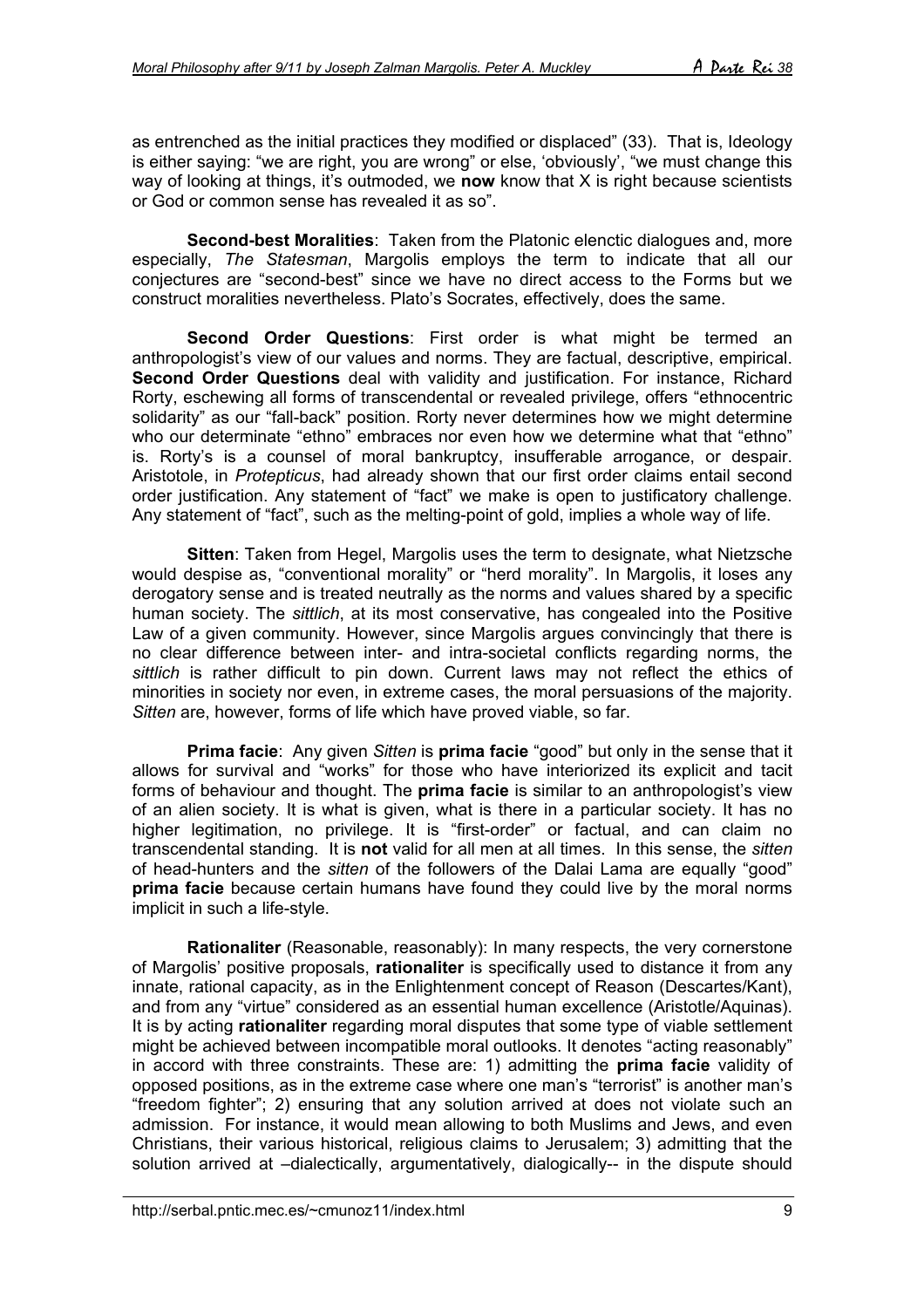never go beyond what the disputants in question would accept as reasonable. **Rationaliter** resolutions then would involve saying in effect: "O.K., the I.R.A. (believe they) have a legitimate right to a United Ireland since the English came by force of arms and for reasons of plunder and have broken innumerable pledges admitting that claim throughout history" **AND** "O.K., the English government (believes it) has a moral claim over Northern Ireland because of the Government of Ireland Act of 1920, in which the majority of voters in the North voted to remain part of the United Kingdom". Where do we go from there? You are both "right" **but** let's reach a "reasonable" solution. Of course, being partisans all, nobody will really believe that each is equally right. In effect, acting **rationaliter** involves full admission of opposing viewpoints, but seeks a *modus vivendi*, a way of getting on together despite your inability to concede your opponents' point of view. In brief, moral solutions must be a practical matter not a question of belief. **Rationaliter** is humdrum and prosaic. Proceeding under its banner means saving lives not upholding some necessary truth. Any other way of proceeding invokes some kind of cognitive privilege, revealed truth or essentialist tenet. That is, it is ideology masquerading itself as the Right. Incidentally, it is also part of Margolis' brief that "reasonably", being a predicate, is, like all predication, inherently informal and nonalgorithmic. Therefore, each party to the dispute acts "reasonably" according to its lights and to the way it construes the term "reasonable" within its own language and form of life. Obviously, outlawed from **rationaliter** would be Angel Acebes (Spain's late Minister of the Interior) who, at one and the same time, can accuse the Socialists of Spain of: a) Not regarding Spanish interests and b) Being friends of "Nationalists". Logic still applies **rationaliter**. Acebes, however, is self-contradictory. He implies that either Spain is not a nation –if it were he would himself be a nationalist-- or that Catalonians and Basques **ARE** nationalists and that nationalism is a bad thing. Thus, taking into account Spanish interests is also a bad thing, if Spain be a nation.. The same absurdity underlies the pretence of "Centralist Parties", as Margolis shows, "The Centre" of what?: One might well ask. We hear of "central right" political parties but who has ever heard of an "extremist left right" political party?

What saves **rationaliter** argument from vacuity is, in a way, bilingualism, as Margolis never tires of repeating. For every language, there is a bilingual, therefore, loosely speaking, it is generally possible to convert OUR concepts into THEIRS and vice versa. Margolis notes, for instance, how each society may see its own worst potential, its own openness to barbarity, in the rapidity with which the *Sitten* of the Weimar Republic was transmogrified by Hitler, in a few short years, into a society of demented, jackbooted robots By the same token, we might discover our utopian yearnings embodied in the life practices of some peace-loving South Sea Islanders. Moral concepts are *sittlich* and **prima facie** justified, but they are also open to historical change and critical revision both within a given society and within any globalized debate.

**Nullum Malum** (No longer Bad): A normative policy going beyond the **prima facie**. Given that there is and can be no changeless rule which can be applied to either human nature or human reason, there can also be no objection to how people live their lives **rationaliter**. The *Sitten* of one society or another, for example, may be against homosexual unions, but there is no essential human nature they might invoke to legitimate the *Sittlich* prejudice. Therefore, **nullum malum** would involve the lifting of customary prejudices piecemeal. Forms of behaviour once considered "immoral" are disburdened of their previous societal stigma, bit by bit. It is a morally generous policy adopted because we know the in-place morality of any society has no further justification than that it is indeed in-place. **Nullum malum** begins when the pretensions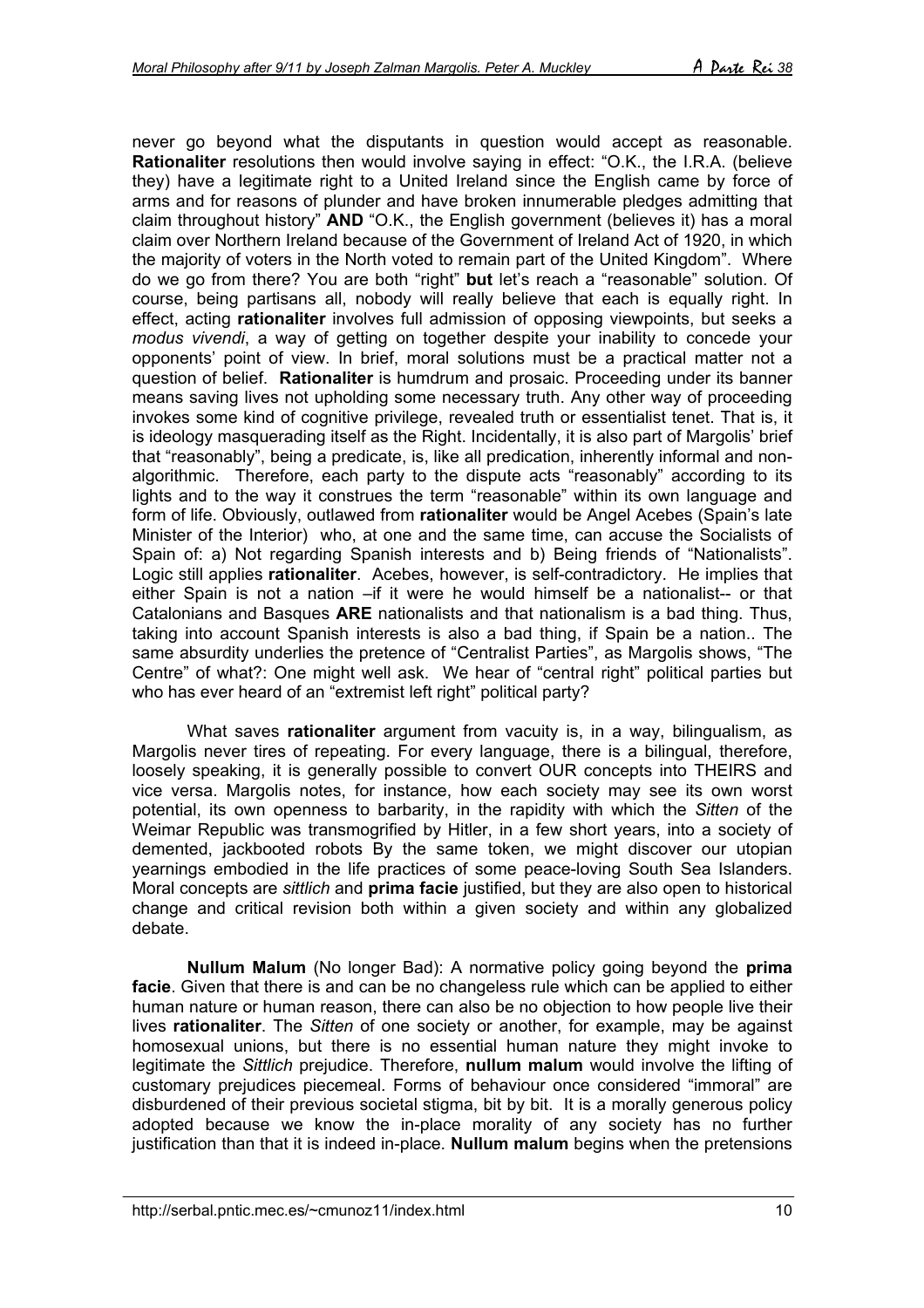of essentialism, universalism and other faulty moral programs are revealed to be the prejudices that they are.

**Minimum Bonum** (The Smallest Good): These are the minima which any society considers essential for its own offspring, "from infancy to adult agency" to compete fairly, if they are to achieve that society's historically entrenched "ideal of the good life". Equality of education, and the like. **Minimum Bonum** cannot be simply formulaic as in some constitutional declaration, it involves what the economist Amartya Sen calls, "capacitation", that is, the giving to the people the effective power, usually economic, to ensure that such formulae can be practically applied.

**Liberalitas**: Acting **liberalitas** is acting to extend **nullum malum** to the farthest point any given *Sitten* can reach to. It would minimize to the utmost any condemnation of life-style or behaviour in the private sphere which did no harm to other societal members, or to the public sphere..

**Summum Malum** (Greatest Evil): Margolis' term –deliberately contrasted to Aquinas' *summum bonum*, a something impossible to know-- for any large scale suffering such as genocide, torture, famine, slavery, massive descrimination on the basis of race, sex, and so on. Relieving peoples or groups suffering from **summum malum** is as close as we might come to the "obligatory" or the "right" within a secondbest morality. The **malum** mentioned, Margolis insists, is not a moral matter in itself. It becomes so when we act **rationaliter** or "reasonably", extending to others our own sense of what our own welfare, species continuation and local customs require. It becomes a moral matter "*faute de mieux*". It follows from **minum bonum** by way of **adaequatio**.

**Adaequatio** (balancing or evening-up): An **adaequatio** reckoning is one which compares and contrasts one society's standard of living with that of another's and attempts to close the gap should it become too great. **Adaequatio** further involves historical memory; one society's vision of how much damage some other has inflicted upon it. It is a program for righting perceived wrongs. Probably, its profoundest application would be to Black Africa as a whole vis-à-vis the Western nations.

**Prudentiae** (Pertaining to sagacity in practical affairs): Used to denote considerations of man's material necessities –food, water, shelter. A morality geared to prudential considerations is one remaining supple enough to never endanger the animal necessities of people.

**Humanitas**: All moral and religious philosophies claim to promote and represent what is the "highest good" for all mankind. Since Margolis argues --from empirical data clear enough for all to see-- that such visions are often incompatible, or even incommensurable-- that there is no one such "good", acting **humanitas** means acting to promote, as far as possible, what we deem good for all mankind without appeal to any cognitive certainty and without exceeding the limits of a "second-best" morality. It is the closest thing to a "brotherhood of man" or "universal human rights" which a second-best morality affords. It is less dogmatic and less pretentious than standard moral or religious doctrines concerning what is "best" for all people everywhere. There simply may be no such thing.

**Gesellshaft**: A group of free agents who come together for a common purpose and who thus form a society. They may be ethnically, ideologically, linguistically and classwise distinct.